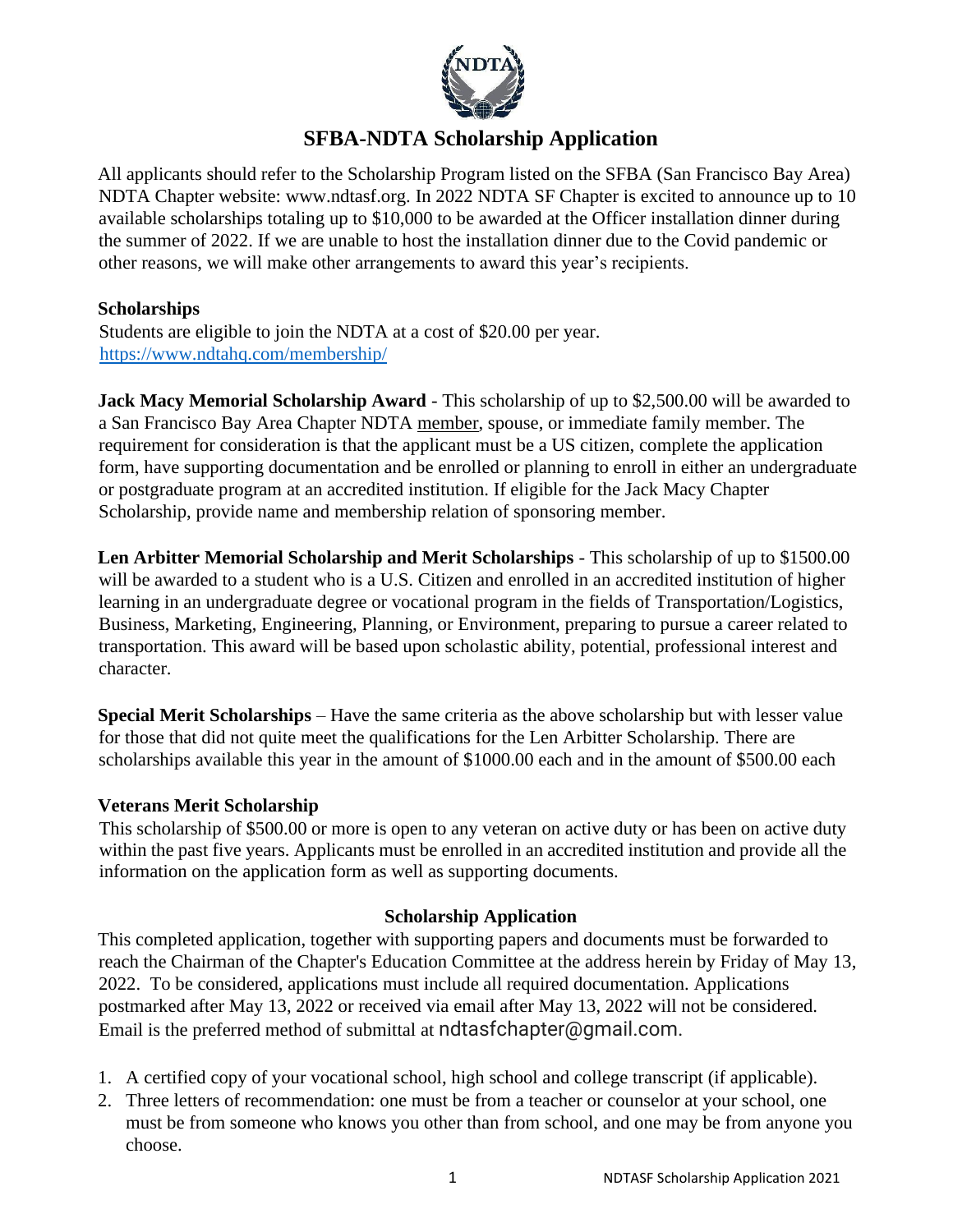3. A one-page essay detailing your career goals and ambitions with emphasis on transportation, logistics, business and/or a related career field.

The Awards Committee requires complete information from the applicant to facilitate the selection process.



## **PLEASE ANSWER THE FOLLOWING QUESTIONS IN FULL (Print or Type)**

| Name: Name |                                                                                                                                                                                                                                |        |
|------------|--------------------------------------------------------------------------------------------------------------------------------------------------------------------------------------------------------------------------------|--------|
| Last       | First                                                                                                                                                                                                                          | Middle |
|            |                                                                                                                                                                                                                                |        |
|            | City: <u>City: Zip City:</u>                                                                                                                                                                                                   |        |
|            | Phone Number(s): Email: Email:                                                                                                                                                                                                 |        |
|            | If you are a NDTA member, to what Chapter do you belong? ________________________                                                                                                                                              |        |
|            | How did you hear of the NDTA?                                                                                                                                                                                                  |        |
| major.     | List the school, college, university or program in which you currently attend or last attended and                                                                                                                             |        |
|            | School, college, or university you will attend during the next academic year.                                                                                                                                                  |        |
|            | Mailing Address: National Address: National Address: National Address: National Address: National Address: National Address: National Address: National Address: National Address: National Address: National Address: Nationa |        |
|            |                                                                                                                                                                                                                                |        |
|            | Major: Major: New York Propsed degree date: Major: New York Propsed degree date:                                                                                                                                               |        |
|            | Number of credits you have completed to date? ___________________________________                                                                                                                                              |        |
|            | Number of credits you plan to complete by the end of the school next year.                                                                                                                                                     |        |